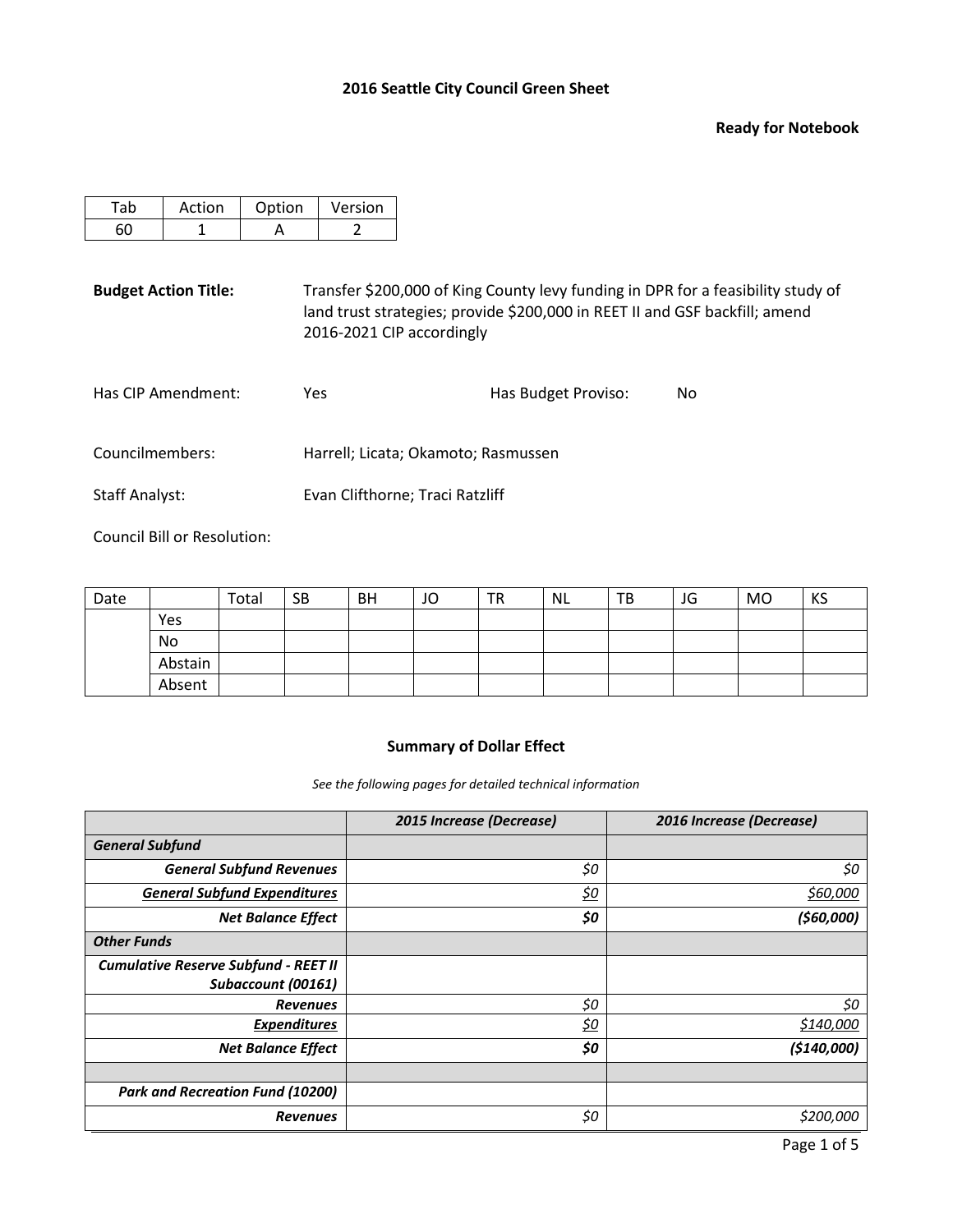| Artion | Ontion | Version |
|--------|--------|---------|
|        |        |         |

| <b>Expenditures</b>                | <u>\$0</u> | \$200,000   |
|------------------------------------|------------|-------------|
| <b>Net Balance Effect</b>          | \$0        | \$0         |
|                                    |            |             |
| 2013 King County Parks Levy        |            |             |
| <b>Revenues</b>                    | \$0        | \$0         |
| <b>Expenditures</b>                | <u>\$0</u> | <u>\$0</u>  |
| <b>Net Balance Effect</b>          | \$0        | \$0         |
|                                    |            |             |
|                                    |            |             |
| <b>Total Budget Balance Effect</b> | \$0        | (\$200,000) |

## *Budget Action description:*

This budget action makes \$200,000 in Department of Parks and Recreation (DPR) funding available for consultant services—such as could be provided by Seattle Parks Foundation and Forterra—to complete a feasibility study of land trust strategies, and public sector best practices, to support community-purpose land uses including, but not limited to, urban agriculture, open space, and environmental learning activities.

The funding comes from 2013 King County Parks Levy funding transferred from the Play Area Renovations Capital Improvement Program (CIP project K732468). However, the budget action makes no change to total funding for the Play Area Renovations Capital Improvement Program (CIP project K732468) in the Proposed 2016-2021 CIP as it adds \$140,000 in REET II and \$60,000 in GSF to the Play Area Renovations Project (CIP project K732468).

The consultant will conduct the planning process in partnership with DPR and other relevant City ofSeattle departments, park and open space organizations throughout the city, and the public. The process should, at a minimum, address the following:

- 1. What are promising strategies for encouraging individual and private sector financial support for community-purpose property acquisitions and long-term management / stewardship by a private land trust at a scale sufficient to meet the city-wideneed? Potential strategies may include tools such as interim financing, land banking, and crowd sourcing.
- 2. How could the development of a publicly funded matching program support the success of those strategies? Is there an opportunity to advance DPR's current and future acquisition goals by making matching funds for property acquisition available through partnerships with a private land trust? How specifically could the City's Race and SocialJustice Initiative goals be advanced through such a program?
- 3. What can be learned from successful models in Washington State and in other jurisdictions, and how might those examples help meet unique goals and conditions in Seattle? Based on an overview of successful models and Seattle-specific goals and conditions, what type of public and private support would such an effort need to initiate and maintain a successful portfolio of projects?
- 4. What are the criteria (location, size, adjacency, features) for properties that may be acquired and how do they meet the range of needs and purposes of neighborhood stakeholders, community-based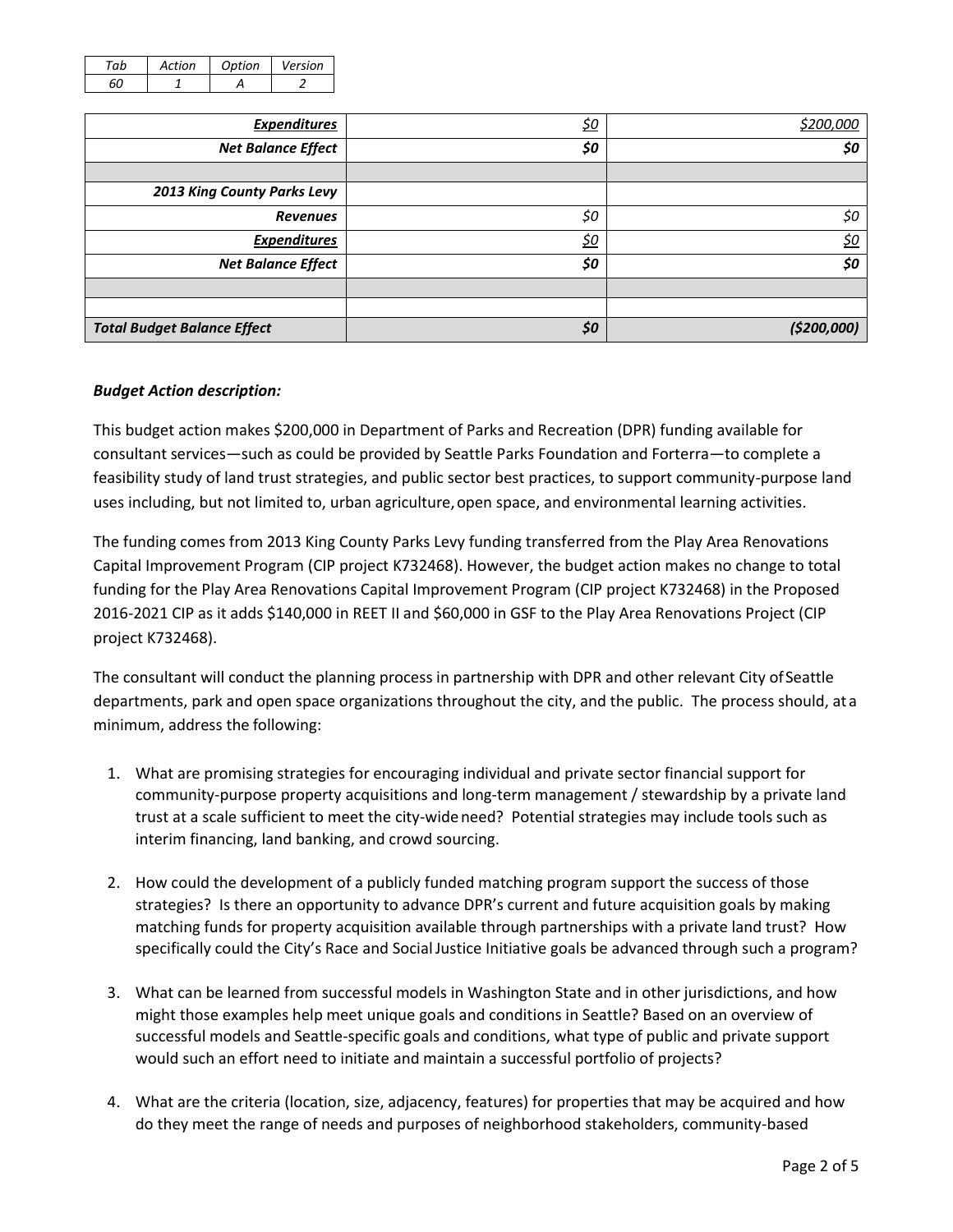| ~ h | Artion | Ontion | Version |
|-----|--------|--------|---------|
|     |        |        |         |

entities, and community service organizations? How might parcel-scale mapping analyses help to identify community-purpose acquisition opportunities within specific communities or citywide?

5. Are there opportunities for city departments and nonprofit organizations to increase the success of community-purpose property acquisition and maintenance efforts by providing assistance to community-based or site-specific groups or organizations? What kinds of assistance would be most effective, and how could this be integrated with a citywide approach to acquisition and maintenance?

## **Background:**

In the 2015 Adopted Budget, Council requested that DPR and the City Budget Office (CBO) convene an Interdepartmental Team (IDT) with other City departments to evaluate options for increasing the purchase or retention of surplus City properties for use as publicly accessible open space within the City.

The City of Seattle is experiencing rapid growth, and is concurrently experiencing greater demand for open space, recreation areas, and urban agriculture. Rising real estate prices have reduced the capacity of the Parks Department to acquire lands sufficient to address both asset and equity gaps in the system. This has led to calls from the community for innovative strategies to address unmet present and future open space needs.

In its recommendations, the IDT pointed to successful examples of large community-based organizations that are well suited to purchase, protect, and take on long-term maintenance of open space. Organizations such as Forterra and the Trust for Public Land have extensive experience assisting in the development and successful operation of land trusts and conservancies. Both organizations have expressed a strong interest in participating in a local effort to address the increasing desire for community-purpose land uses.

The community need for additional open space can be illustrated by the growing interest in urban agriculture. Of the City's 77 P-Patches, approximately half of them have wait times of over a year; in some neighborhoods the wait is exceeds four years. Seattle Tilth has been working with the City for 30 years to provide urban farming opportunities, delivering a range of education and employment programs with a particular focus on race and social equity. Seattle Tilth has also identified a great need for acquisition of more farmland, and has expressed a strong interest in partnering on a planning process to increase acquisition of property for public use.

Based on the 2015 ITD report, and on feedback from established park and open space organizations in Seattle, the City could benefit from partnerships with highly-resourced community-based organizations that have proven capacities to marshal private and public sector resources for land acquisition, development, and stewardship. These public-private partnerships could supplement existing open space acquisition resources to help meet new operation and maintenance challenges.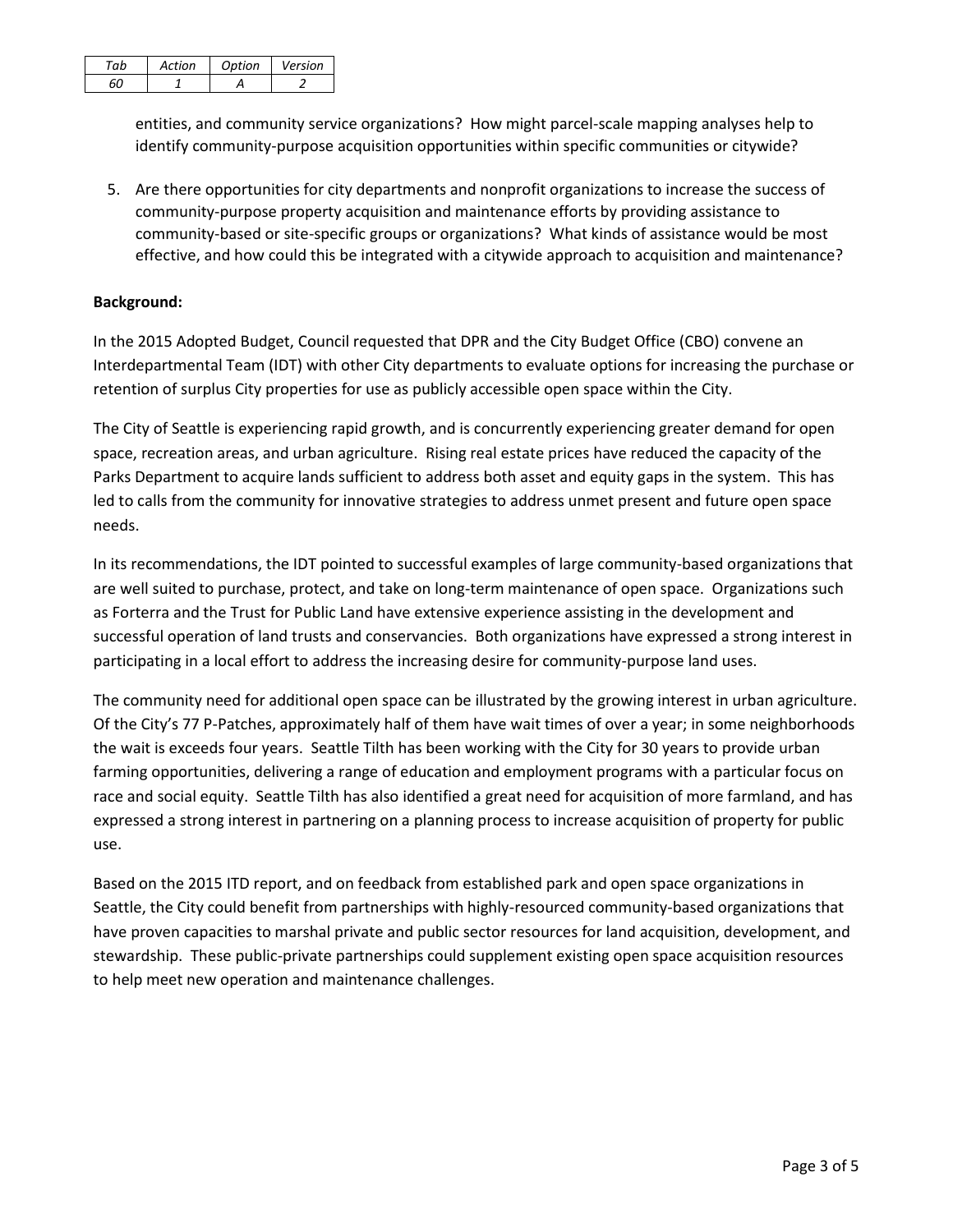| Action | Option | Version |
|--------|--------|---------|
|        |        |         |

#### **Budget Action Transactions**

Budget Action Title: Transfer \$200,000 of King County levy funding in DPR for a feasibility study of land trust strategies; provide \$200,000 in REET II and GSF backfill; amend 2016-2021 CIP accordingly

| #              | <b>Transaction Description</b>                                                                                    | <b>Position</b> | <b>Number</b>                 | <b>FTE</b> | Dept       | <b>BCL or Revenue</b>                                       | <b>Summit</b> | <b>Fund</b> | Year | Revenue   | <b>Expenditure</b> |
|----------------|-------------------------------------------------------------------------------------------------------------------|-----------------|-------------------------------|------------|------------|-------------------------------------------------------------|---------------|-------------|------|-----------|--------------------|
|                |                                                                                                                   | <b>Title</b>    | <b>of</b><br><b>Positions</b> |            |            | <b>Source</b>                                               | Code          |             |      | Amount    | <b>Amount</b>      |
| $\mathbf{1}$   | Reduce project<br>appropriation to transfer<br>to DPR for capital land<br>acquisition planning<br>purposes.       |                 |                               |            | <b>DPR</b> | Ballfields/Athletic<br>Courts/Play Areas<br>$(36000 - CIP)$ | K72445        | 36000       | 2016 |           | ( \$200,000)       |
| $\overline{2}$ | Increase support for<br>capital land acquisition<br>planning purposes.                                            |                 |                               |            | <b>DPR</b> | Transfers to the Park<br>and Recreation Fund                | TBD1          | 36000       | 2016 |           | \$200,000          |
| 3              | Increase support for<br>capital land acquisition<br>planning purposes.                                            |                 |                               |            | <b>DPR</b> | <b>Transfers from King</b><br>County Parks Levy             | 587900        | 10200       | 2016 | \$200,000 |                    |
| 4              | Increase appropriation for<br>capital land acquisition<br>planning purposes.                                      |                 |                               |            | <b>DPR</b> | Planning,<br>Development, and<br>Acquisition                | K370C         | 10200       | 2016 |           | \$200,000          |
| 5              | Increase use of CRS REET II<br>fund balance for DPR Play<br>Area Renovations project<br>(Project Number K732468). |                 |                               |            | <b>CRS</b> | Use of (Contribution<br>to) Fund Balance                    | 379100        | 00161       | 2016 | \$140,000 |                    |
| 6              | Increase CRS REET II<br>support to DPR for Play<br>Area Renovation Project<br>(Project Number K732468).           |                 |                               |            | <b>DPR</b> | Ballfields/Athletic<br>Courts/Play Areas<br>$(00161 - CIP)$ | K72445        | 00161       | 2016 |           | \$140,000          |